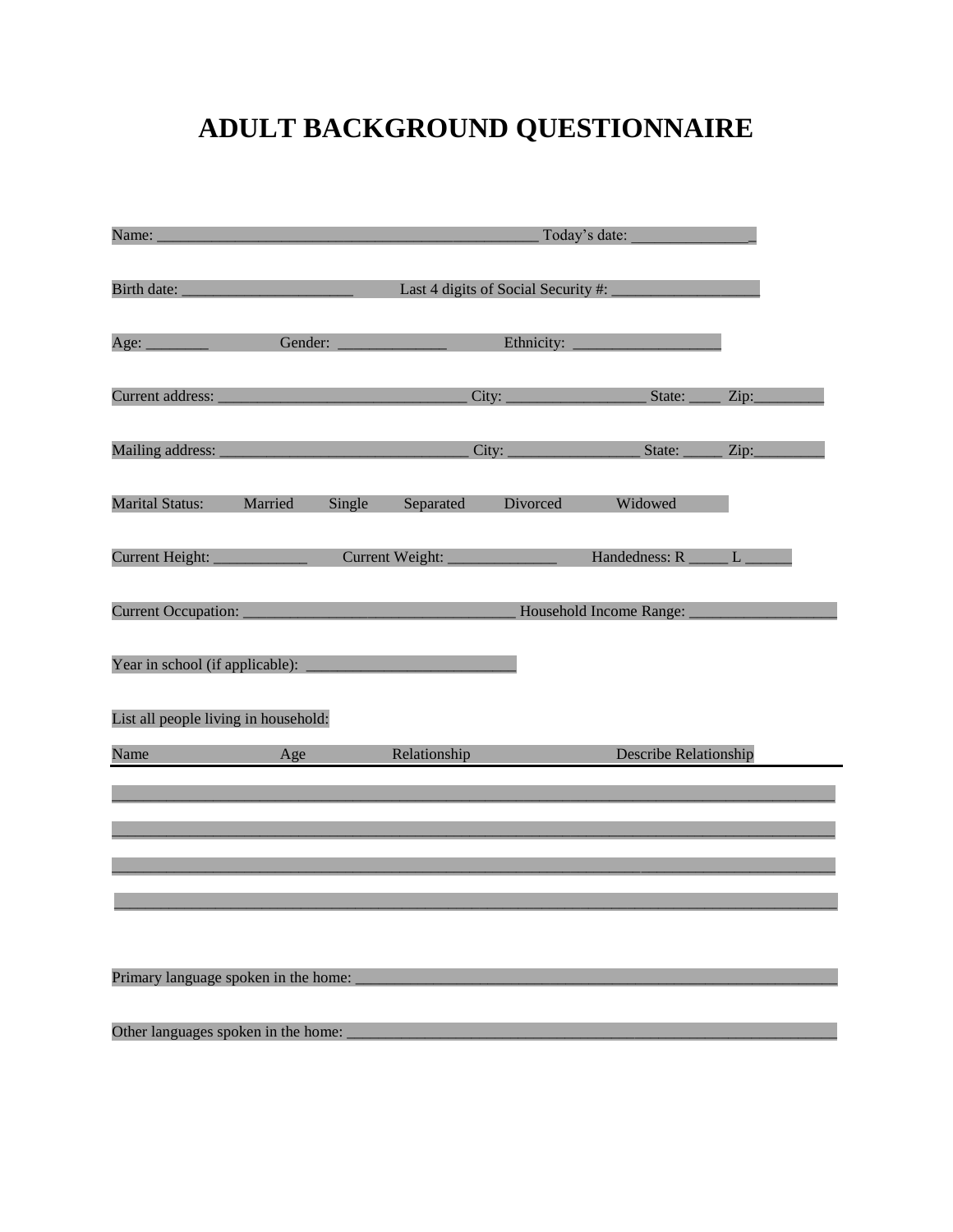## PRESENTING PROBLEMS

| Have you received an evaluation or treatment (i.e., therapy) for the current or similar problems? Yes ____No ____             |
|-------------------------------------------------------------------------------------------------------------------------------|
|                                                                                                                               |
|                                                                                                                               |
| Have you ever received a mental health diagnosis? Yes ________ No _______                                                     |
| Are you currently taking any medication at this time? Yes _______ No _______<br>If yes, please note kind of medication below: |
|                                                                                                                               |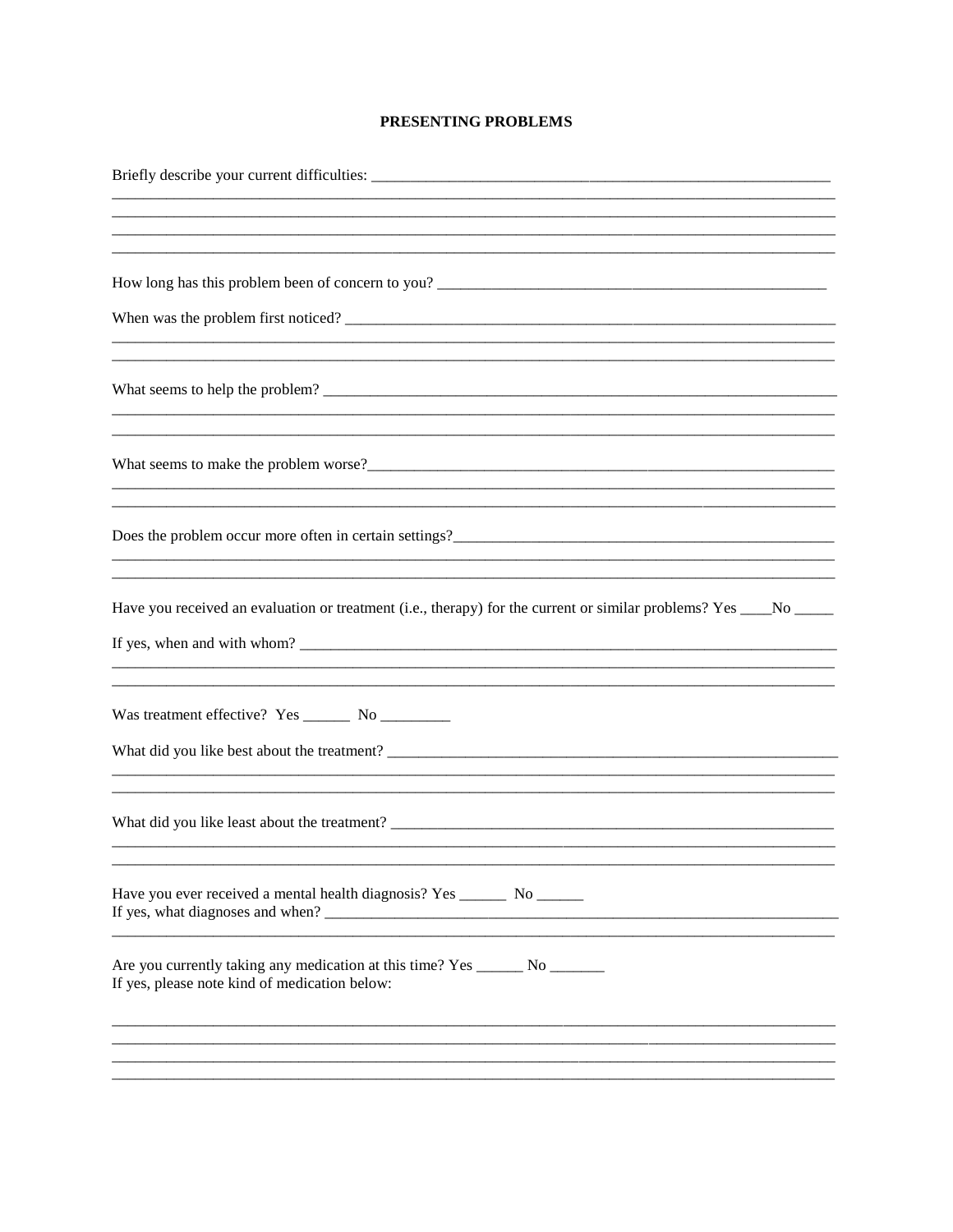## **SOCIAL AND BEHAVIOR CHECKLIST**

Place a check next to any behavior or problem that you currently exhibits/experience.

| Frequent tantrums                                            |
|--------------------------------------------------------------|
| _____ Frequent nightmares                                    |
| ___ Difficulty sleeping                                      |
| $\frac{1}{\text{describe}}$<br>______ Unusual sleep patterns |
| Blank staring spells                                         |
|                                                              |
| _ Engage in self-soothe behavior                             |
| $_$ Anxious                                                  |
| Depression/Sadness                                           |
| _____ Eat poorly/Poor diet                                   |
| ________ Stubborn                                            |
|                                                              |
| ______ Over-active                                           |
| ______ Impulsive                                             |
| Fidgety                                                      |
| Slow to learn                                                |
| _ Obsess over specific thoughts                              |
| ______ Pick at own skin/pulls hair                           |
| Self-injurious behavior                                      |
| Contemplated/attempted suicide                               |
|                                                              |
|                                                              |
|                                                              |
|                                                              |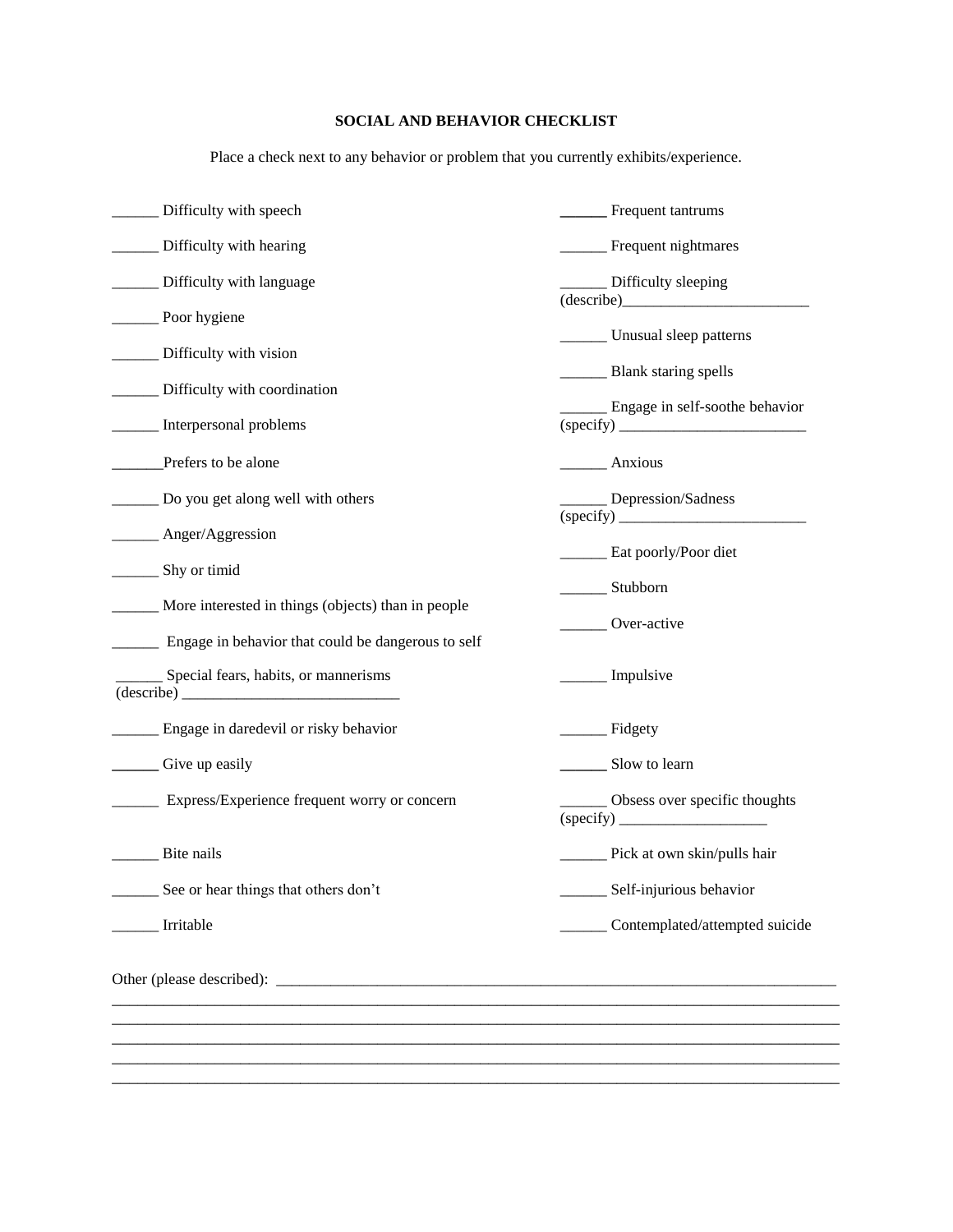## **EDUCATIONAL HISTORY**

Place a check next to any educational problems that you currently exhibit

| Difficulty with reading                                                                         | Difficulty with other subjects |
|-------------------------------------------------------------------------------------------------|--------------------------------|
| Difficulty with math                                                                            | $(\text{please list})$         |
| Difficulty with spelling                                                                        |                                |
| Difficulty with writing                                                                         | ______ Refuse to attend school |
| Do not like school                                                                              | ____ Frequent absences         |
| Failing classes                                                                                 | ______ Low motivation          |
|                                                                                                 |                                |
| Have you ever been diagnosed with a learning disability? Yes ______ No ______                   |                                |
| If yes, please explain.                                                                         |                                |
| Do you currently have an Individualized Education Plan (IEP)? Yes ______ No _____               |                                |
| Have you ever been held back in school? Yes ________ No _______                                 |                                |
|                                                                                                 |                                |
| Have you ever received special tutoring or therapy in school? Yes ______ No ______              |                                |
|                                                                                                 |                                |
|                                                                                                 |                                |
| Have your grades changed in recent years (either improved or worsened)? Yes _______ No ________ |                                |
|                                                                                                 |                                |
|                                                                                                 |                                |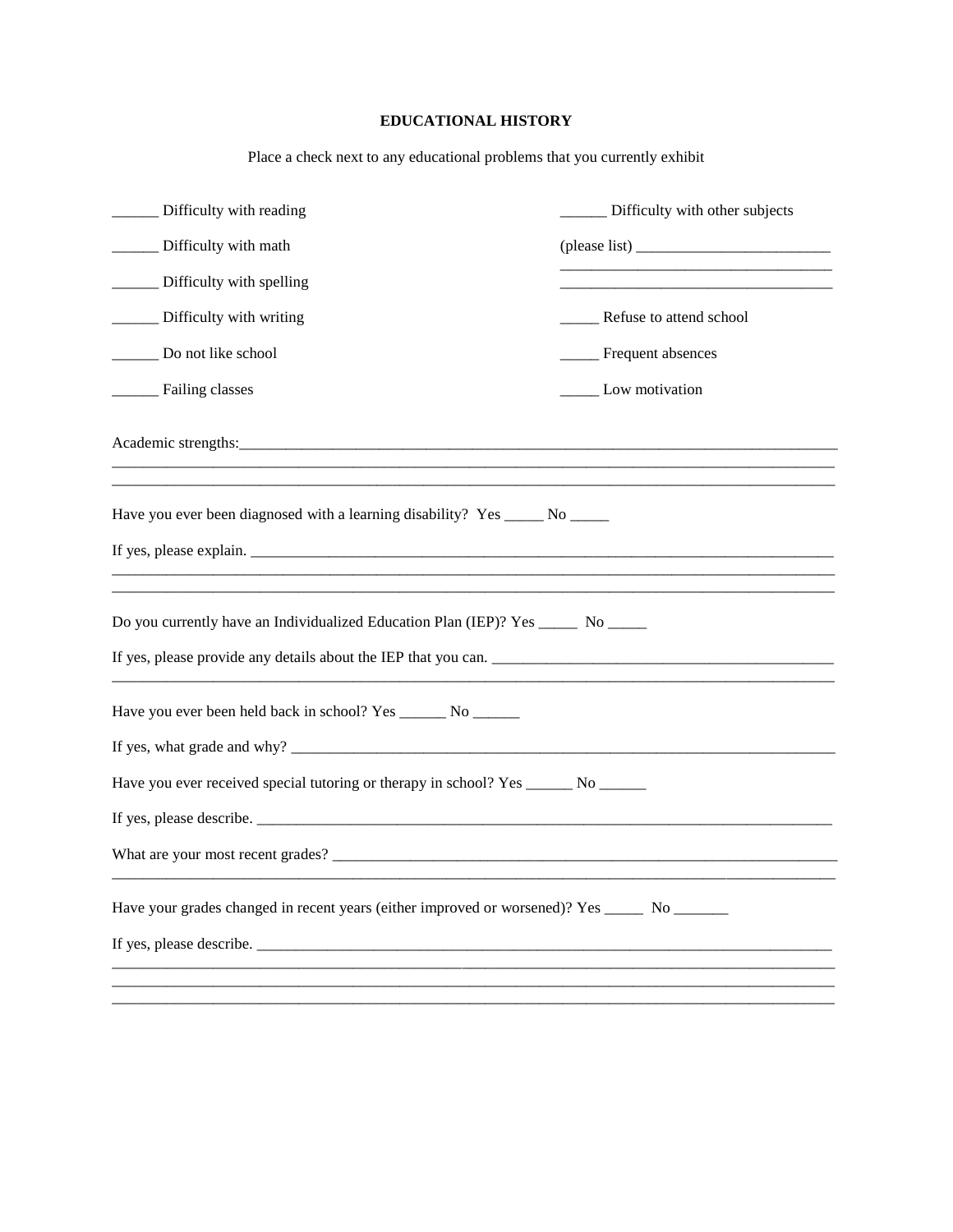### **DEVELOPMENTAL HISTORY**

| During pregnancy, was mother on medication? Yes No Theory By Stephen Washington, Washington, Washington, Washington, Washington, Washington, Washington, Washington, Washington, Washington, Washington, Washington, Washingto |
|--------------------------------------------------------------------------------------------------------------------------------------------------------------------------------------------------------------------------------|
| During pregnancy, did mother smoke? Yes ______ No ______ If yes, how many cigarettes each day? ___________                                                                                                                     |
| During pregnancy, did mother drink alcoholic beverages? Yes ______ No ______ If yes, what did she drink? _____                                                                                                                 |
|                                                                                                                                                                                                                                |
| During pregnancy, did mother use drugs? Yes ______ No ______ If yes, what kind? ____________________                                                                                                                           |
|                                                                                                                                                                                                                                |
|                                                                                                                                                                                                                                |
|                                                                                                                                                                                                                                |
|                                                                                                                                                                                                                                |
|                                                                                                                                                                                                                                |
|                                                                                                                                                                                                                                |
| As an infant, did you cry excessively? Yes _______ No _______                                                                                                                                                                  |
|                                                                                                                                                                                                                                |
| As an infant, were you hard to comfort? Yes ______ No ______                                                                                                                                                                   |
| As an infant, did you like to be held? Yes ________ No _______                                                                                                                                                                 |
| As an infant, were you alert? Yes ________ No _______                                                                                                                                                                          |
| As a baby, did you demonstrate a range of emotions? Yes _____ No _____                                                                                                                                                         |
| Were there any special problems during the first few years of your growth and development? Yes ____ No____                                                                                                                     |
|                                                                                                                                                                                                                                |
| As a toddler, did you seek you out to share in play and enjoyment? Yes __________ No _________                                                                                                                                 |
|                                                                                                                                                                                                                                |

The following is a list of infant and preschool behaviors. Please indicate any that were preformed outside of normal developmental limits (i.e., early or late). Please estimate as best as possible.

| Behavior                  | Age | <b>Behavior</b>            | <u>Age</u> |
|---------------------------|-----|----------------------------|------------|
| Showed response to parent |     | Spoke first word           |            |
| Rolled over               |     | Put several words together |            |
| Sat alone                 |     | Dressed self               |            |
| Crawled                   |     | Became toilet trained      |            |
| Walked alone              |     | Stayed dry at night        |            |
| <b>Babbled</b>            |     | Fed self                   |            |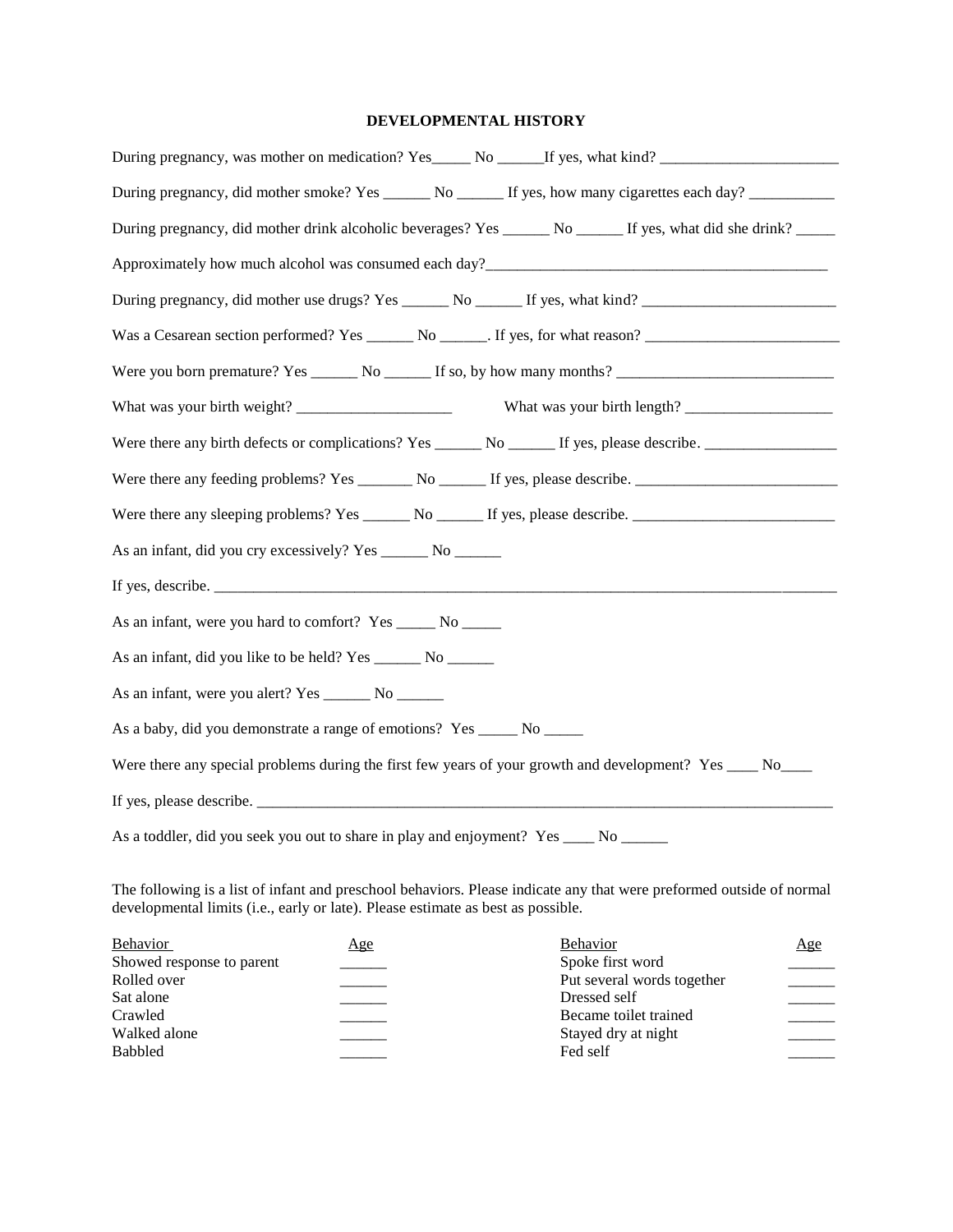## **MEDICAL HISTORY**

Place a check next to any illness or condition that you have had. When you check an item, also note the approximate date (or age) of the illness.

| Illness or condition   | $Date(s)$ or $Age(s)$                                                                                                 | Illness or condition             | $Date(s)$ or $Age(s)$                           |
|------------------------|-----------------------------------------------------------------------------------------------------------------------|----------------------------------|-------------------------------------------------|
| Measles                | <u> 1989 - Johann Barnett, fransk politiker (</u>                                                                     | <b>Dizziness</b>                 | and the control of the control of               |
| <b>Mumps</b>           | and the control of the control of                                                                                     | Difficulty concentrating         |                                                 |
| Chicken Pox            | the control of the control of the                                                                                     | Memory problems                  |                                                 |
| Whooping cough         |                                                                                                                       | Extreme tiredness or<br>Weakness |                                                 |
| Meningitis             |                                                                                                                       | Epilepsy                         | $\overline{a}$ . The contract of $\overline{a}$ |
| Encephalitis           |                                                                                                                       | Convulsions                      | and the control of the con-                     |
| High fever             | <u> 1989 - Johann Barbara, martxa a</u>                                                                               | Seizures                         | the control of the control of the control of    |
| Allergy                |                                                                                                                       |                                  |                                                 |
| Injuries to head       |                                                                                                                       | <b>Diabetes</b>                  |                                                 |
| <b>Broken</b> bones    |                                                                                                                       | Cancer                           | and the control of the control of               |
| Hospitalizations       | and the control of the con-                                                                                           | High blood pressure              |                                                 |
| Operations             | _________________________                                                                                             | Heart disease                    |                                                 |
| Asthma                 | <u> Listen de la construcción de la construcción de la construcción de la construcción de la construcción de la c</u> | Paralysis                        |                                                 |
| <b>Fainting Spells</b> | <u> 1989 - Johann Barbara, martin a</u>                                                                               | Loss of consciousness            |                                                 |
|                        |                                                                                                                       |                                  |                                                 |
|                        | <b>FAMILY MEDICAL HISTORY</b>                                                                                         |                                  |                                                 |

Place a check next to any illness or condition that any member of your family has had.

| Condition  | Relationship                   | Condition |             | Relationship |
|------------|--------------------------------|-----------|-------------|--------------|
| Alcoholism |                                |           | Depression  |              |
|            | Schizophrenia ________________ |           |             |              |
|            | Bipolar Disorder               |           | <b>ADHD</b> |              |
|            | Anxiety Disorder               |           |             |              |
|            |                                |           |             |              |
|            |                                |           |             |              |